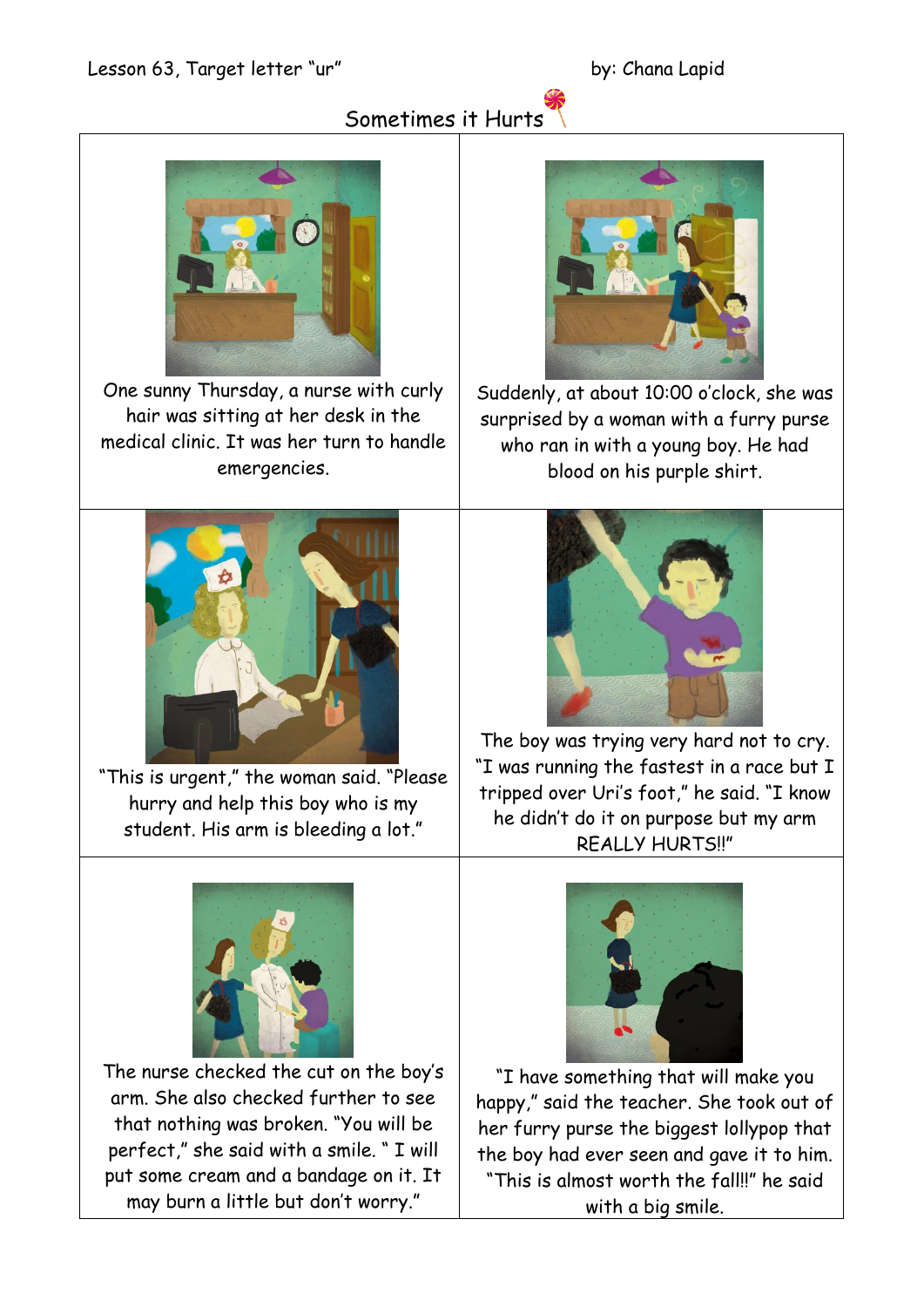| Word List               |  |           |  |
|-------------------------|--|-----------|--|
| $\mathbf{1}$            |  | nurse     |  |
| $\mathbf{2}$            |  | curly     |  |
| $\mathsf{3}$            |  | turn      |  |
| $\overline{\mathbf{4}}$ |  | purse     |  |
| 5                       |  | surprised |  |
| $\boldsymbol{6}$        |  | purple    |  |
| $\overline{7}$          |  | urgent    |  |
| 8                       |  | hurry     |  |
| 9                       |  | purpose   |  |
| 10                      |  | hurts     |  |
| 11                      |  | furry     |  |
| 12                      |  | Thursday  |  |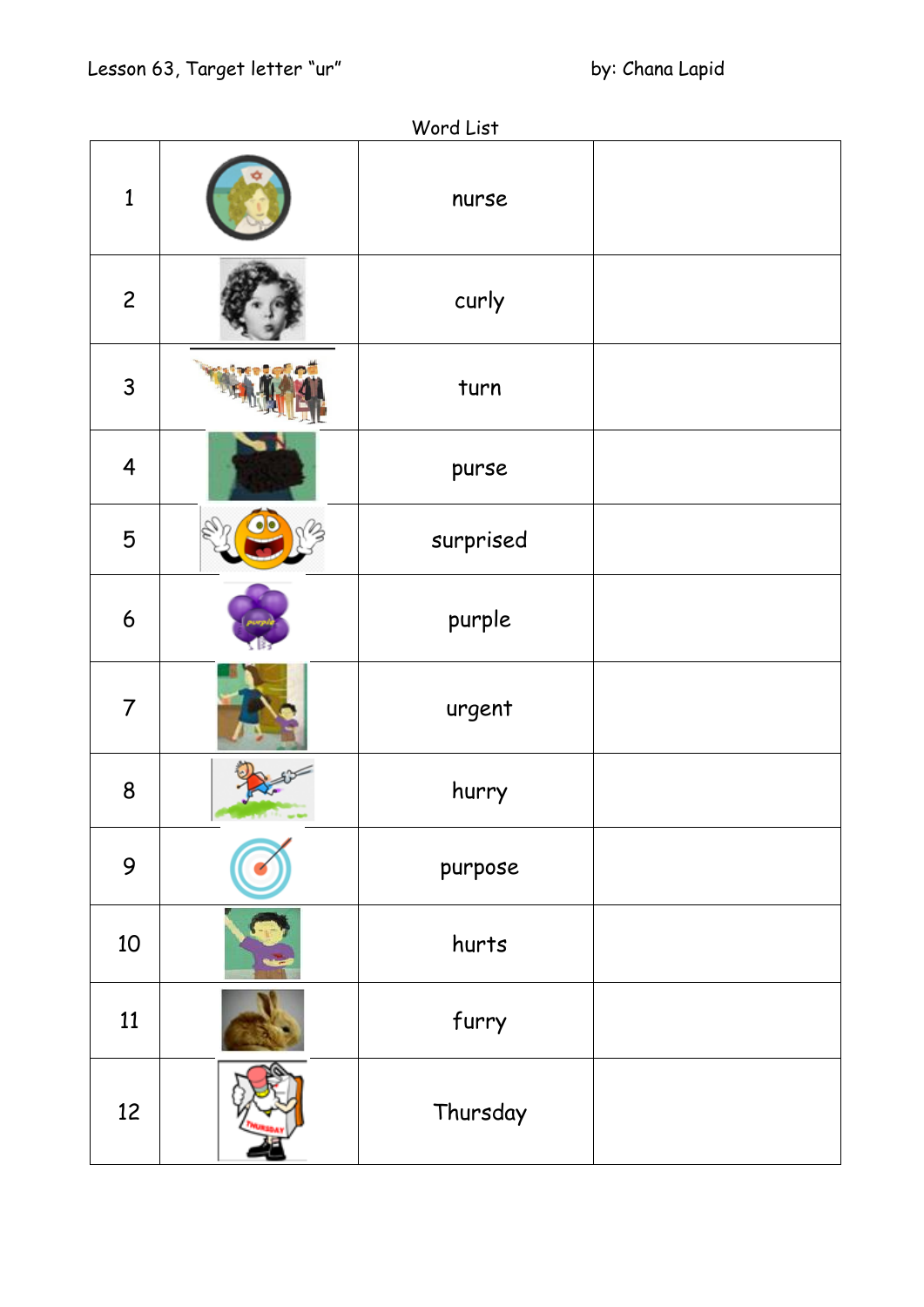## **Crossword Puzzle**

# "Sometimes it Hurts"

### Hint: all the words appear in the story.



#### **ACROSS**

- 4 type of hair the nurse has
- 5 hairy
- 8 "Now!!"
- 9 someone who learns
- 12 "I didn't know before!"
- 14 goal
- 15 carry your things in this
- 16 candy on a stick

#### **DOWN**

- 1 everyone waiting on line gets this
- 2 she works in the clinic
- 3 "IT \_\_!!" said the boy who fell
- 6 someone from whom we learn
- $\overline{7}$ without any problems
- 10 the fifth day of the week in Israel
- 11 color of the boy's shirt
- 13 fast

WORD BANK: CURLY, FURRY, HURRY, HURTS, LOLLYPOP, NURSE, PERFECT, PURPLE, PURPOSE, PURSE, STUDENT, SURPRISED, TEACHER, THURSDAY, TURN, URGENT